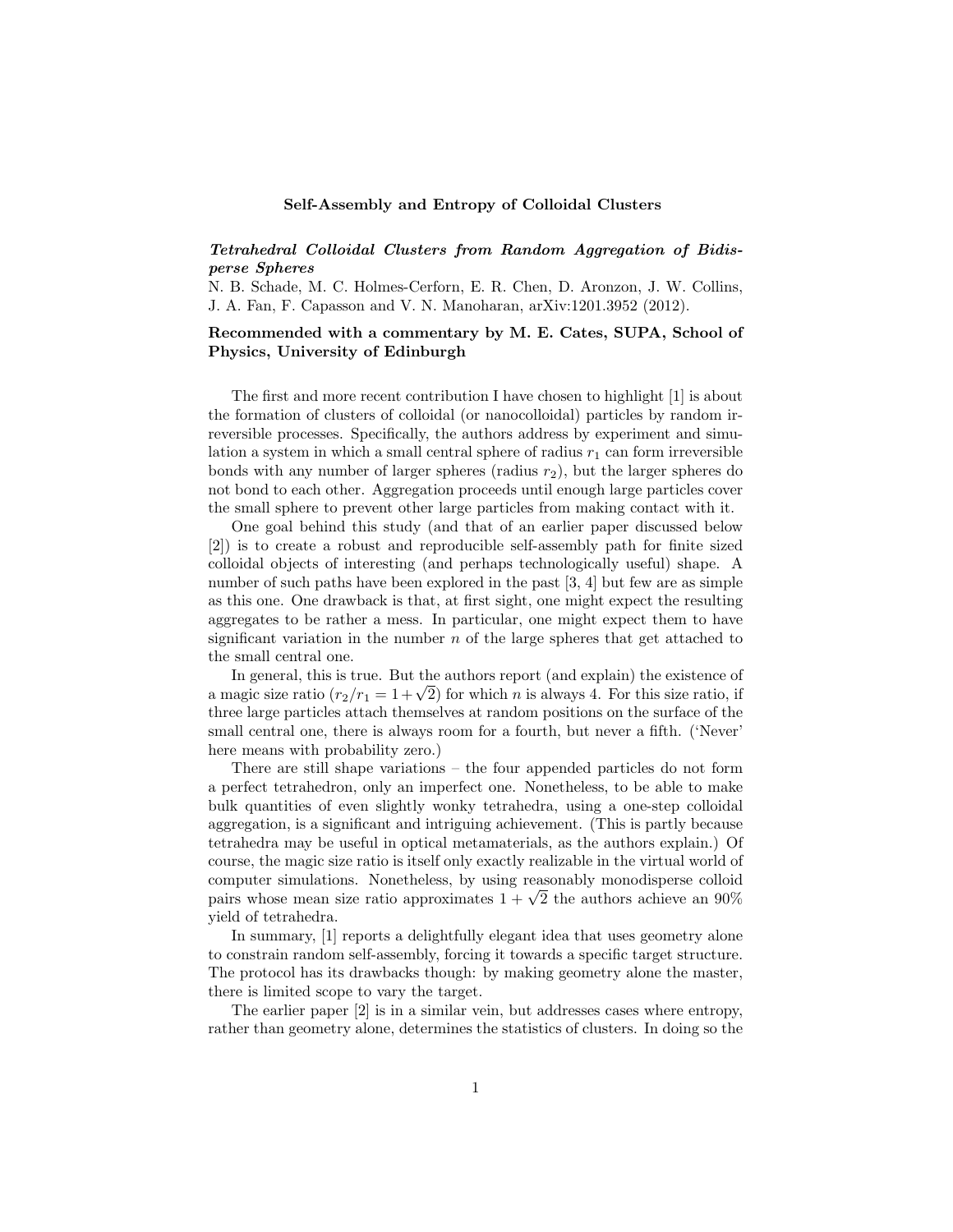paper raises deeper physical issues. Indeed, it suggests one statistical mechanics question so fundamental as to seem almost metaphysical – yet the experimental tools in [\[2\]](#page-2-1) should allow the question to be answered.

In [\[2\]](#page-2-1), the authors study reversible aggregation among a small number of identical colloidal particles trapped in a well. By doing this repeatedly they can assess the statistical weights for aggregates of different geometry. Those with the same number of particle-particle contacts (hence the same energy) but different shapes differ only in entropy; so the authors' observation that nature systematically prefers some packing geometries to others is a direct measure of the relative entropies of the cluster geometries involved. These entropies include 'vibrational' contributions from small fluctuations in bond length, and also contributions from the rotational entropy of the structures as a whole. In classical statistical mechanics, the latter increases with the moment of inertia of the object (favouring more extended structures) as well as decreasing with the degree of rotational symmetry. The authors report that "the measured probabilities agree well theoretical calculations based on standard approximations for the rotational and vibrational entropies in the classical limit".

At first sight, this result, like that of [\[1\]](#page-2-0), represents a striking exploitation of incontrovertible ideas – albeit in this case the ideas of statistical mechanics rather than pure geometry. I would contend, however, that a much more subtle appreciation of statistical physics is needed to understand why the 'classical' results hold true. Because, of course, those classical calculations are done for a cluster in a vacuum. In reality, the colloidal clusters are not in a vacuum, but in a dense solvent. Their rotational entropy is therefore a joint property of the cluster and solvent degrees of freedom. (I will consider only rotational entropy here, although in principle the same is true of the vibrational part.) It is natural to ask what exactly controls the combined partition function of cluster and solvent, and how does this factorize into a 'classical' cluster in an effective vacuum?

Similar remarks apply to solute entropies in general, despite which we are used to equating the osmotic pressure of a dilute solution to that of an ideal gas. However, osmotic pressure (or equivalently "osmotic translational entropy") is a long-accepted and well defined concept, and the "effective vacuum" picture just mentioned is firmly based in statistical mechanical theories of solutions, including colloidal ones (e.g., [\[5\]](#page-2-4)). In contrast to this, I know of no such theory that addresses – or even introduces – the concept of "osmotic rotational entropy". Yet such a concept is needed before one has any right to expect the rotational entropy, calculated by classical statistical mechanics, to determine the observed statistics of colloidal clusters in solution. It is therefore both remarkable and informative to find that the results of [\[2\]](#page-2-1) can be explained in precisely that way.

Which brings me finally to the fundamental statistical mechanics question mentioned previously. Is it *really* the moment of inertia of a colloidal cluster that determines its rotational entropy in solution? This seems counterintuitive, since we are used to neglecting inertia completely in most aspects of colloid statistical physics – particularly in equilibrium. An alternative might be the "moment of volume". This quantity, by which I mean the moment of inertia